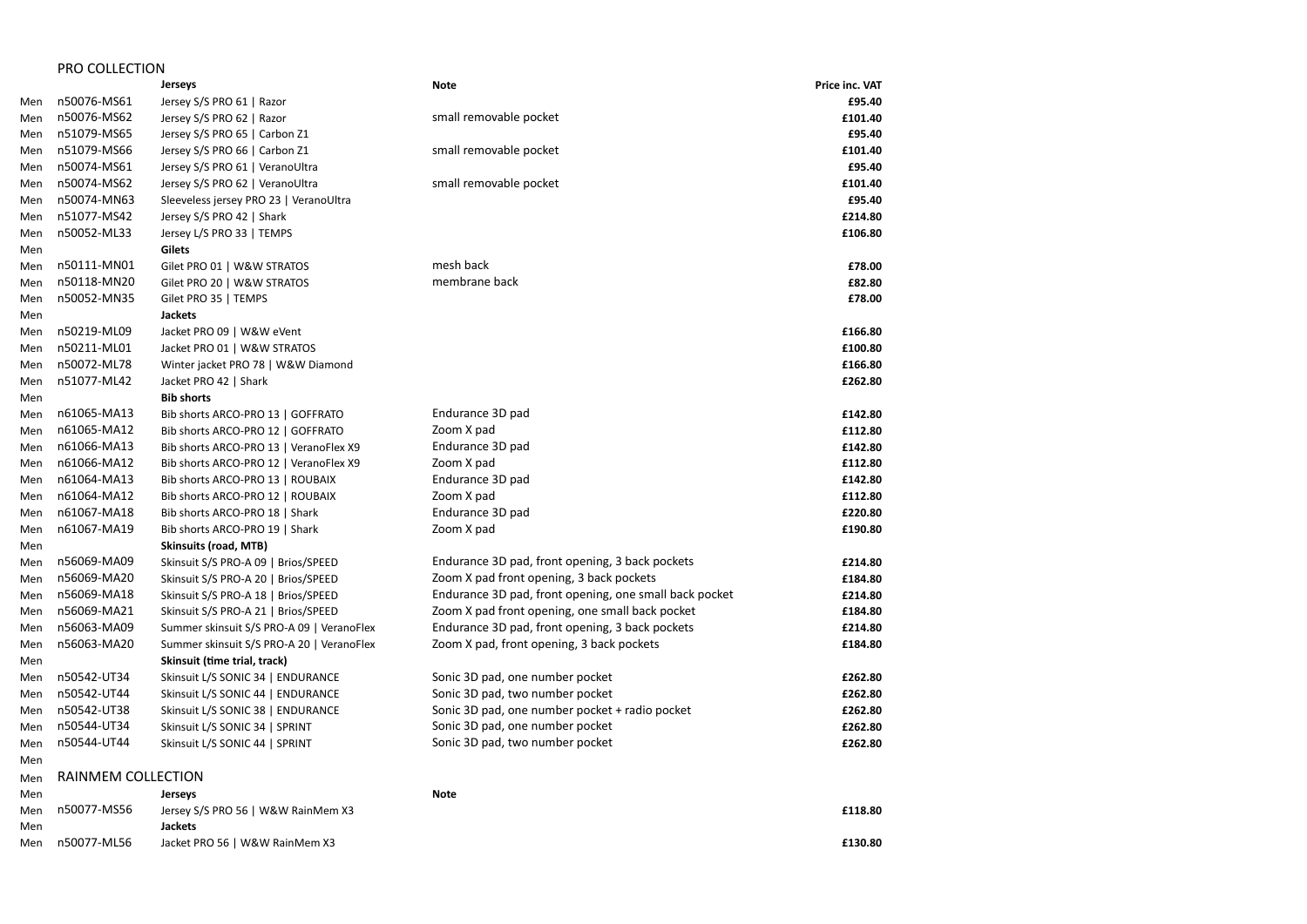| Men |                  | <b>Bib shorts</b>                            |                                         |         |
|-----|------------------|----------------------------------------------|-----------------------------------------|---------|
| Men | n60063-MA05      | Bib shorts ARCO-PRO 05   W&W RainMem X3      | Endurance 3D pad                        | £148.80 |
| Men | n60063-MA20      | Bib shorts ARCO-PRO 20   W&W RainMem X3      | Zoom X pad                              | £118.80 |
| Men |                  | <b>Bib tights</b>                            |                                         |         |
| Men | n60267-MA70      | Bib tights ARCO-PRO 70   W&W RainMem X3      | Endurance 3D pad                        | £154.80 |
| Men | n60267-MA55      | Bib tights ARCO-PRO 55   W&W RainMem X3      | Zoom X pad                              | £124.80 |
| Men | n60267-MA56      | Bib tights ARCO-PRO 56   W&W RainMem X3      | No pad pad                              | £106.80 |
| Men |                  |                                              |                                         |         |
| Men | ELITE COLLECTION |                                              |                                         |         |
| Men |                  | <b>Jerseys</b>                               | <b>Note</b>                             |         |
| Men | n50078-MN52      | Sleeveless jersey ELITE 52   Spinn           |                                         | £56.40  |
| Men | n50078-MS50      | Jersey S/S ELITE 50   Spinn                  |                                         | £56.40  |
| Men | n50078-MS51      | Jersey S/S ELITE 51   Spinn                  | small removable pocket                  | £62.40  |
| Men | n51072-MS53      | Jersey S/S ELITE 53   Stripes                |                                         | £64.80  |
| Men | N51072-MS54      | Jersey S/S ELITE 54   Stripes                | small removable pocket                  | £70.80  |
| Men | n50057-ML40      | Jersey L/S ELITE 40   ANDORRA                |                                         | £68.40  |
| Men |                  | <b>Gilets</b>                                |                                         |         |
| Men | n50113-MN19      | Gilet ELITE 19   MicroFibre/net              |                                         | £52.80  |
| Men | n50126-MN03      | Gilet ELITE 03   W&W Mission Flow            | 3 back pockets, mesh back               | £68.40  |
| Men | n50128-MN05      | Gilet ELITE 05   W&W Mission Flow            | 3 back pockets, membrane back           | £79.20  |
| Men |                  | <b>Jackets</b>                               |                                         |         |
| Men | n50213-ML19      | Jacket ELITE 19   MicroFibre                 |                                         | £79.20  |
| Men | n50248-ML06      | Jacket ELITE 06   W&W Mission Flow           |                                         | £110.40 |
| Men | n50248-MZ07      | Jacket ELITE-Z 07   W&W Mission Flow         | removable sleeves                       | £130.80 |
| Men | n50249-ML06      | Jacket ELITE 06   W&W Winter Flow            |                                         | £130.80 |
| Men |                  | <b>Shorts</b>                                |                                         |         |
| Men | n60069-MA89      | Bib shorts ARCO-ELITE 89   Lycra POWER       | Endurance 3D pad                        | £101.40 |
| Men | n60069-MA49      | Bib shorts ARCO-ELITE 49   Lycra POWER       | Zoom X pad                              | £71.40  |
| Men | n60064-MA07      | Bib shorts ARCO-ELITE 07   ROUBAIX           | Endurance 3D pad                        | £106.80 |
| Men | n60064-MA24      | Bib shorts ARCO-ELITE 24   ROUBAIX           | Zoom X pad                              | £76.80  |
| Men | n60018-MA86      | Shorts (no bibs) ARCO-ELITE 86   Lycra POWER | Endurance 3D pad                        | £97.20  |
| Men | n60018-MA63      | Shorts (no bibs) ARCO-ELITE 63   Lycra POWER | Zoom X pad                              | £67.20  |
| Men |                  | $3/4$ tights                                 |                                         |         |
| Men | n60169-MA07      | 3/4 bib tights ARCO-ELITE 07   Lycra POWER   | Endurance 3D pad                        | £110.40 |
| Men | n60169-MA24      | 3/4 bib tights ARCO-ELITE 24   Lycra POWER   | Zoom X pad                              | £80.40  |
| Men | n60164-MA07      | 3/4 bib tights ARCO-ELITE 07   ROUBAIX       | Endurance 3D pad                        | £114.60 |
| Men | n60164-MA24      | 3/4 bib tights ARCO-ELITE 24   ROUBAIX       | Zoom X pad                              | £84.60  |
| Men |                  | <b>Tights</b>                                |                                         |         |
| Men | n60266-MA25      | Bib tights ARCO-ELITE 25   ROUBAIX           | Endurance 3D pad                        | £124.80 |
| Men | n60266-MA48      | Bib tights ARCO-ELITE 48   ROUBAIX           | Zoom X pad                              | £94.80  |
| Men | n60266-MA90      | Bib tights ARCO-ELITE 90   ROUBAIX           | No pad                                  | £76.80  |
| Men |                  | Pants                                        |                                         |         |
| Men | n70271-UP18      | Pants START-FINISH 18   ROUBAIX              |                                         | £76.80  |
| Men |                  | <b>Skinsuits</b>                             |                                         |         |
| Men | n56018-MA03      | Skinsuit S/S ELITE-A 03   Lycra POWER        | Endurance 3D pad                        | £178.80 |
| Men | n56018-MA38      | Skinsuit S/S ELITE-A 38   Lycra POWER        | Zoom X pad                              | £148.80 |
| Men | n56018-MA02      | Skinsuit S/S ELITE-A 02   Lycra POWER        | Endurance 3D pad, one small back pocket | £178.80 |
| Men | n56018-MA37      | Skinsuit S/S ELITE-A 37   Lycra POWER        | Zoom X pad, one small back pocket       | £148.80 |
|     |                  |                                              |                                         |         |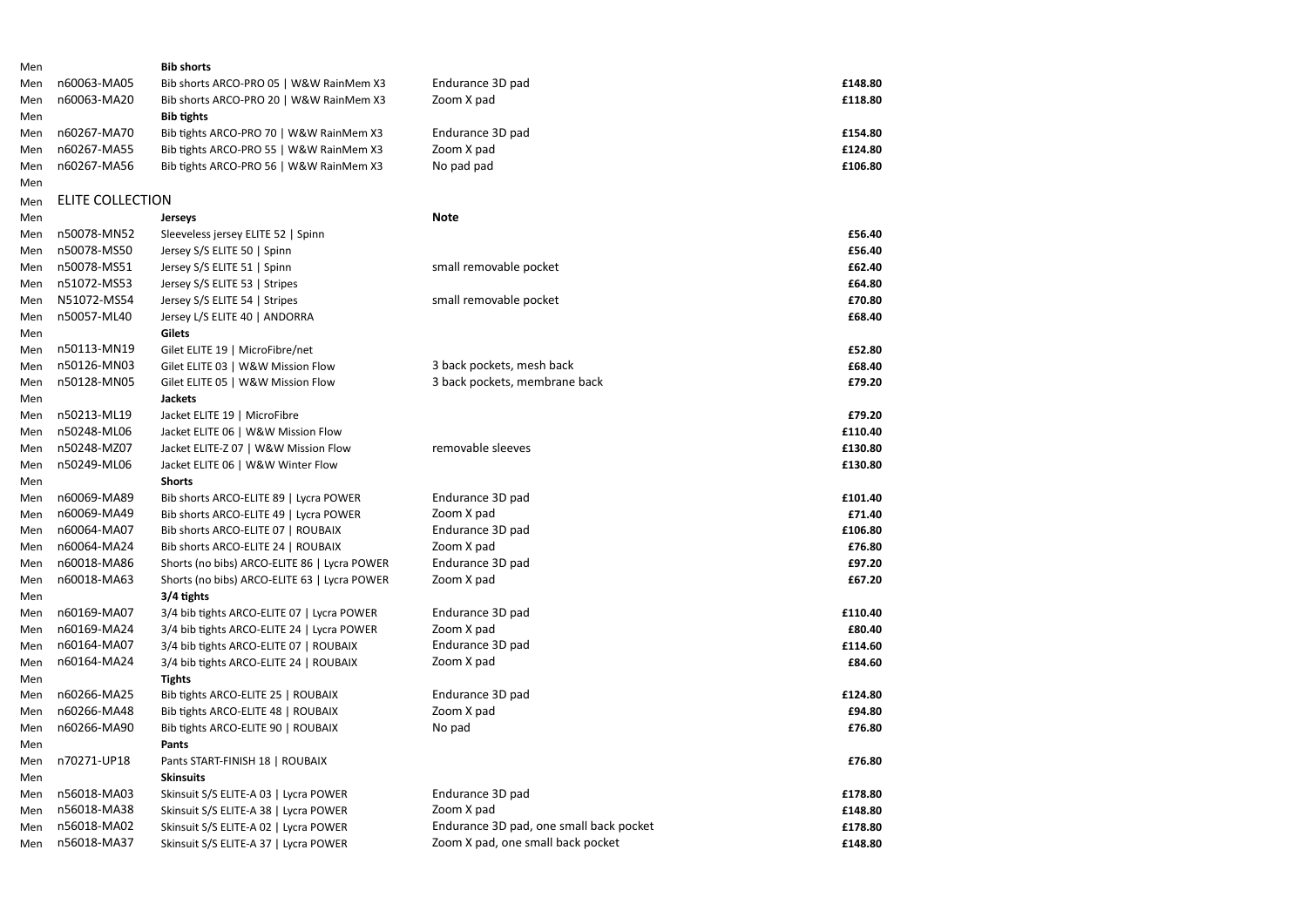| Men   | n56028-MA03              | Skinsuit L/S ELITE-A 03   Lycra POWER   | Endurance 3D pad                        | £184.80 |  |
|-------|--------------------------|-----------------------------------------|-----------------------------------------|---------|--|
| Men   | n56028-MA38              | Skinsuit L/S ELITE-A 38   Lycra POWER   | Zoom X pad                              | £154.80 |  |
| Men   | n56028-MA02              | Skinsuit L/S ELITE-A 02   Lycra POWER   | Endurance 3D pad, one small back pocket | £184.80 |  |
| Men   | n56028-MA37              | Skinsuit L/S ELITE-A 37   Lycra POWER   | Zoom X pad, one small back pocket       | £154.80 |  |
| Men   | n56016-MA03              | Skinsuit S/S ELITE-A 03   REVOLUTIONAL  | Endurance 3D pad                        | £178.80 |  |
| Men   | n56016-MA38              | Skinsuit S/S ELITE-A 38   REVOLUTIONAL  | Zoom X pad                              | £148.80 |  |
| Men   | n56016-MA02              | Skinsuit S/S ELITE-A 02   REVOLUTIONAL  | Endurance 3D pad, one small back pocket | £178.80 |  |
| Men   | n56016-MA37              | Skinsuit S/S ELITE-A 37   REVOLUTIONAL  | Zoom X pad, one small back pocket       | £148.80 |  |
| Men   | n56019-MA04              | Skinsuit S/S ELITE-A 04   REVOLUTIONAL  | Endurance 3D pad, 3-back pockets        | £184.80 |  |
| Men   | n56019-MA23              | Skinsuit S/S ELITE-A 23   REVOLUTIONAL  | Zoom X pad, 3-back pockets              | £154.80 |  |
| Men   | n56026-MA03              | Skinsuit L/S ELITE-A 03   REVOLUTIONAL  | Endurance 3D pad                        | £184.80 |  |
| Men   | n56026-MA38              | Skinsuit L/S ELITE-A 38   REVOLUTIONAL  | Zoom x pad                              | £154.80 |  |
| Men   | n56026-MA02              | Skinsuit L/S ELITE-A 02   REVOLUTIONAL  | Endurance 3D pad, one small back pocket | £184.80 |  |
| Men   | n56026-MA37              | Skinsuit L/S ELITE-A 37   REVOLUTIONAL  | Zoom X pad, one small back pocket       | £154.80 |  |
| Men   |                          |                                         |                                         |         |  |
| Men   | <b>ACTIVE COLLECTION</b> |                                         |                                         |         |  |
| Men   |                          | <b>Jerseys</b>                          | <b>Note</b>                             |         |  |
| Men   | n50070-MS41              | Jersey S/S ACTIVE 41   Spinn            |                                         | £51.00  |  |
| Men   | n50016-MS06              | Jersey S/S ACTIVE 06   Devan            | long zipper                             | £47.40  |  |
| Men   | n50016-MS37              | Jersey S/S ACTIVE 37   Devan            | short zipper                            | £43.80  |  |
| Men   | n50016-ML06              | Jersey L/S ACTIVE 06   Devan            |                                         | £56.40  |  |
| Men   | n50055-ML06              | Jersey L/S ACTIVE 06   FLANDERS         |                                         | £63.00  |  |
| Men   |                          | <b>Jackets</b>                          |                                         |         |  |
| Men   | n50213-UL91              | Windbreaker ACTIVE 91   MicroFiber      |                                         | £55.20  |  |
| Men   | n50232-ML16              | Jacket ACTIVE 16   W&W Primavera        |                                         | £81.60  |  |
| Men   |                          | <b>Shorts</b>                           |                                         |         |  |
| Men   | n60067-MA12              | Bib shorts ARCO-ACTIVE 12   Lycra       | Speed Man pad                           | £54.60  |  |
| Men   | n60011-MA12              | Shorts (no bibs) ARCO-ACTIVE 12   Lycra | Speed Man pad                           | £50.40  |  |
|       |                          |                                         |                                         |         |  |
|       | Women PRO COLLECTION     |                                         |                                         |         |  |
| Women |                          | <b>Jerseys</b>                          | <b>Note</b>                             |         |  |
|       | Women n50076-LS61        | Jersey S/S PRO 61   Razor               |                                         | £95.40  |  |
|       | Women n50076-LS62        | Jersey S/S PRO 62   Razor               | small removable pocket                  | £101.40 |  |
|       | Women n51079-LS65        | Jersey S/S PRO 65   Carbon Z1           |                                         | £95.40  |  |
|       | Women n51079-LS66        | Jersey S/S PRO 66   Carbon Z1           | small removable pocket                  | £101.40 |  |

| Women n50076-LS61 | Jersey S/S PRO 61   Razor              |                        | £95.40  |
|-------------------|----------------------------------------|------------------------|---------|
| Women n50076-LS62 | Jersey S/S PRO 62   Razor              | small removable pocket | £101.40 |
| Women n51079-LS65 | Jersey S/S PRO 65   Carbon Z1          |                        | £95.40  |
| Women n51079-LS66 | Jersey S/S PRO 66   Carbon Z1          | small removable pocket | £101.40 |
| Women n50074-LS61 | Jersey S/S PRO 61   VeranoUltra        |                        | £95.40  |
| Women n50074-LS62 | Jersey S/S PRO 62   VeranoUltra        | small removable pocket | £101.40 |
| Women n50074-LN63 | Sleeveless jersey PRO 63   VeranoUltra |                        | £95.40  |
| Women n51077-LS42 | Jersey S/S PRO 42   Shark              |                        | £214.80 |
| Women n50052-LL33 | Jersey L/S PRO 33   TEMPS              |                        | £106.80 |
| Women             | Gilets                                 |                        |         |
| Women n50111-LN01 | Gilet PRO 01   W&W STRATOS             | mesh back              | £78.00  |
| Women n50118-LN20 | Gilet PRO 20   W&W STRATOS             | membrane back          | £82.80  |
| Women n50052-LN35 | Gilet PRO 35   TEMPS                   |                        | £78.00  |
| Women             | <b>Jackets</b>                         |                        |         |
| Women n50219-LL09 | Jacket PRO 09   W&W eVent              |                        | £166.80 |
| Women n50211-LL01 | Jacket PRO 01   W&W STRATOS            |                        | £100.80 |
| Women n50072-LL78 | Winter jacket PRO 78   W&W Diamond     |                        | £166.80 |

| Women n50074-LN63 | Sleeveless jersey PRO 63   VeranoUltra |
|-------------------|----------------------------------------|
| Women n51077-LS42 | Jersey S/S PRO 42   Shark              |
| Women n50052-LL33 | Jersey L/S PRO 33   TEMPS              |
| Women             | <b>Gilets</b>                          |
| Women n50111-LN01 | Gilet PRO 01   W&W STRATOS             |
| Women n50118-LN20 | Gilet PRO 20   W&W STRATOS             |
| Women n50052-LN35 | Gilet PRO 35   TEMPS                   |
| Women             | <b>Jackets</b>                         |
| Women n50219-LL09 | Jacket PRO 09   W&W eVent              |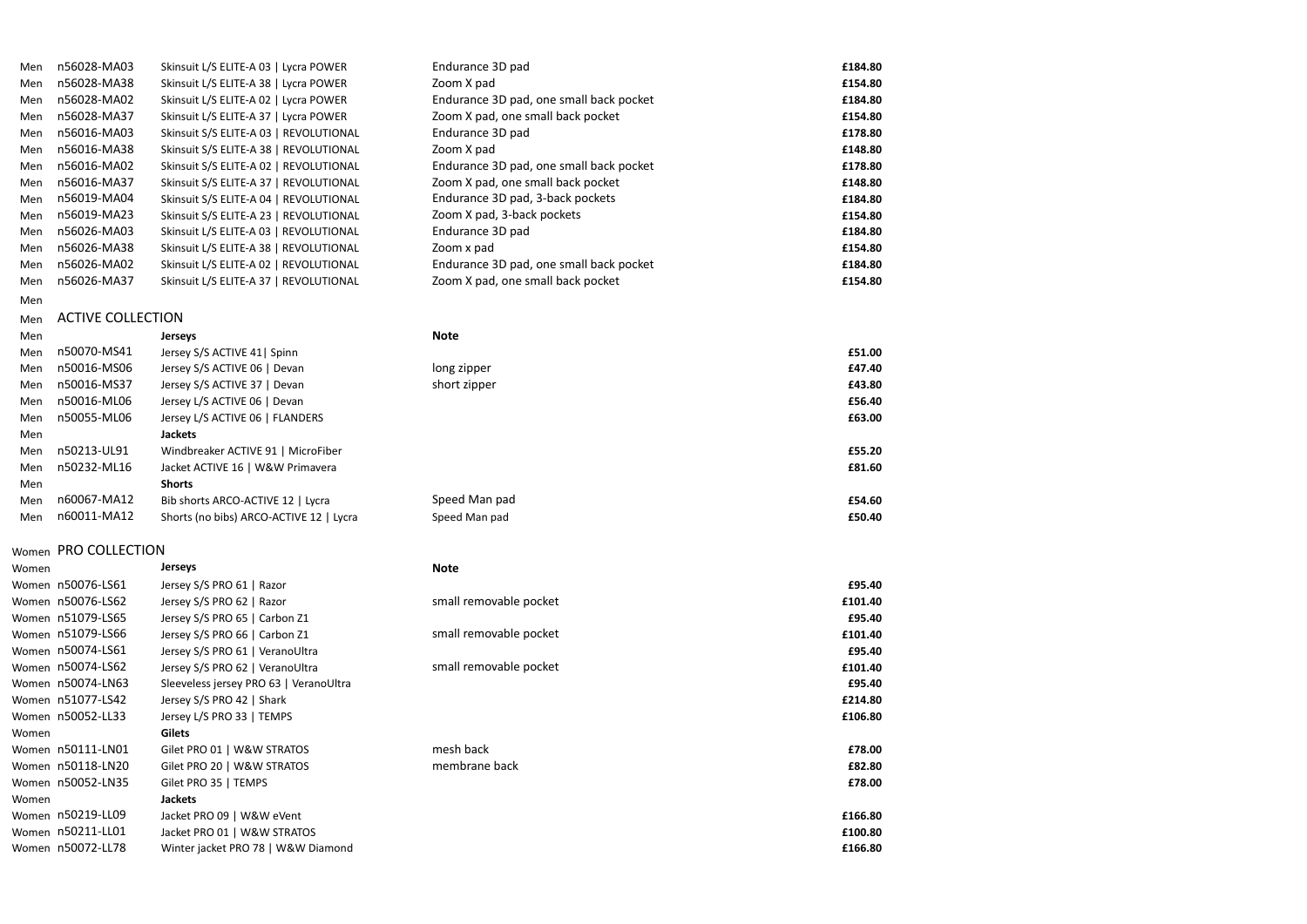| Women n51077-LL42        | Jacket PRO 42   Shark                     |                                                              | £262.80 |
|--------------------------|-------------------------------------------|--------------------------------------------------------------|---------|
| Women                    | <b>Bib shorts</b>                         |                                                              |         |
| Women n61065-LA02        | Bib shorts ARCO-PRO 02   GOFFRATO         | Endurance 3D women pad                                       | £142.80 |
| Women n61065-UA02        | Bib shorts ARCO-PRO 02   GOFFRATO         | Endurance 3D women pad, extended leg length                  | £142.80 |
| Women n61065-LA04        | Bib shorts ARCO-PRO 04   GOFFRATO         | Zoom X women pad                                             | £112.80 |
| Women n61065-UA04        | Bib shorts ARCO-PRO 04   GOFFRATO         | Zoom X women pad, extended leg length                        | £112.80 |
| Women n60015-LA01        | Shorts (no bibs) ARCO-PRO 01   GOFFRATO   | Endurance 3D women pad                                       | £118.80 |
| Women n60015-LA03        | Shorts (no bibs) ARCO-PRO 03   GOFFRATO   | Zoom X women pad                                             | £88.80  |
| Women n61066-LA02        | Bib shorts ARCO-PRO 02   VeranoFlex X9    | Endurance 3D women pad                                       | £142.80 |
| Women n61066-UA02        | Bib shorts ARCO-PRO 02   VeranoFlex X9    | Endurance 3D women pad, extended leg length                  | £142.80 |
| Women n61066-LA04        | Bib shorts ARCO-PRO 04   VeranoFlex X9    | Zoom X women, pad                                            | £112.80 |
| Women n61066-UA04        | Bib shorts ARCO-PRO 04   VeranoFlex X9    | Zoom X women pad, extended leg length                        | £112.80 |
| Women n61064-LA02        | Bib shorts ARCO-PRO 02   ROUBAIX          | Endurance 3D women pad                                       | £142.80 |
| Women n61064-UA02        | Bib shorts ARCO-PRO 02   ROUBAIX          | Endurance 3D women pad, extended leg length                  | £142.80 |
| Women n61064-LA04        | Bib shorts ARCO-PRO 04   ROUBAIX          | Zoom X women pad                                             | £112.80 |
| Women n61064-UA04        | Bib shorts ARCO-PRO 04   ROUBAIX          | Zoom X women pad, extended leg length                        | £112.80 |
| Women n61067-LA20        | Bib shorts ARCO-PRO 20   Shark            | Endurance 3D women pad                                       | £220.80 |
| Women n61067-UA20        | Bib shorts ARCO-PRO 20   Shark            | Endurance 3D women pad, extended leg length                  | £220.80 |
| Women n61067-LA21        | Bib shorts ARCO-PRO 21   Shark            | Zoom X women pad                                             | £190.80 |
| Women n61067-UA21        | Bib shorts ARCO-PRO 21   Shark            | Zoom X women pad, extended leg length                        | £190.80 |
| Women                    | <b>Skinsuits (road, MTB)</b>              |                                                              |         |
| Women n56069-UA29        | Skinsuit S/S PRO-A 29   Brios/SPEED       | Endurance 3D women pad, front opening, 3 back pockets        | £214.80 |
| Women n56069-UA28        | Skinsuit S/S PRO-A 28   Brios/SPEED       | Zoom X women pad, front opening, 3 back pockets              | £184.80 |
| Women n56069-UA31        | Skinsuit S/S PRO-A 31   Brios/SPEED       | Endurance 3D women pad, front opening, one small back pocket | £214.80 |
| Women n56069-UA30        | Skinsuit S/S PRO-A 30   Brios/SPEED       | Zoom X women, front opening, one small back pocket           | £184.80 |
| Women n56063-UA29        | Summer skinsuit S/S PRO-A 29   VeranoFlex | Endurance 3D women pad, front opening, 3 back pockets        | £214.80 |
| Women n56063-UA28        | Summer skinsuit S/S PRO-A 28   VeranoFlex | Zoom X women pad, front opening, 3 back pockets              | £184.80 |
| Women                    | Skintuit (time trial, track)              |                                                              |         |
| Women n50542-UT35        | Skinsuit L/S SONIC 35   ENDURANCE         | Sonic 3D women pad, one number pocket                        | £262.80 |
| Women n50542-UT45        | Skinsuit L/S SONIC 45   ENDURANCE         | Sonic 3D women pad, two number pocket                        | £262.80 |
| Women n50542-UT39        | Skinsuit L/S SONIC 39   ENDURANCE         | Sonic 3D women pad, one number pocket + radio pocket         | £262.80 |
| Women n50544-UT35        | Skinsuit L/S SONIC 35   SPRINT            | Sonic 3D women pad, one number pocket                        | £262.80 |
| Women n50544-UT45        | Skinsuit L/S SONIC 45   SPRINT            | Sonic 3D women pad, two number pocket                        | £262.80 |
| Women                    |                                           |                                                              |         |
| Women RAINMEM COLLECTION |                                           |                                                              |         |
| Women                    | <b>Jerseys</b>                            | <b>Note</b>                                                  |         |
| Women n50077-LS56        | Jersey S/S PRO 56   W&W RainMem X3        |                                                              | £118.80 |
| Women                    | <b>Jackets</b>                            |                                                              |         |
| Women n50077-LL56        | Jacket PRO 56   W&W RainMem X3            |                                                              | £130.80 |
| Women                    | <b>Shorts</b>                             |                                                              |         |
| Women n60063-LA02        | Bib shorts ARCO-PRO 02   W&W RainMem X3   | Endurance 3D women pad                                       | £148.80 |
| Women n60063-UA02        | Bib shorts ARCO-PRO 02   W&W RainMem X3   | Endurance 3D women pad, extended leg length                  | £148.80 |
| Women                    | <b>Bib-tights</b>                         |                                                              |         |
| Women n60267-LA83        | Bib tights ARCO-PRO 83   W&W RainMem X3   | Endurance 3D women pad                                       | £154.80 |
| Women n60267-LA58        | Bib tights ARCO-PRO 58   W&W RainMem X3   | No pad                                                       | £106.80 |
| Women                    |                                           |                                                              |         |
| Women ELITE COLLECTION   |                                           |                                                              |         |
|                          |                                           |                                                              |         |
| Women                    | <b>Jerseys</b>                            | <b>Note</b>                                                  |         |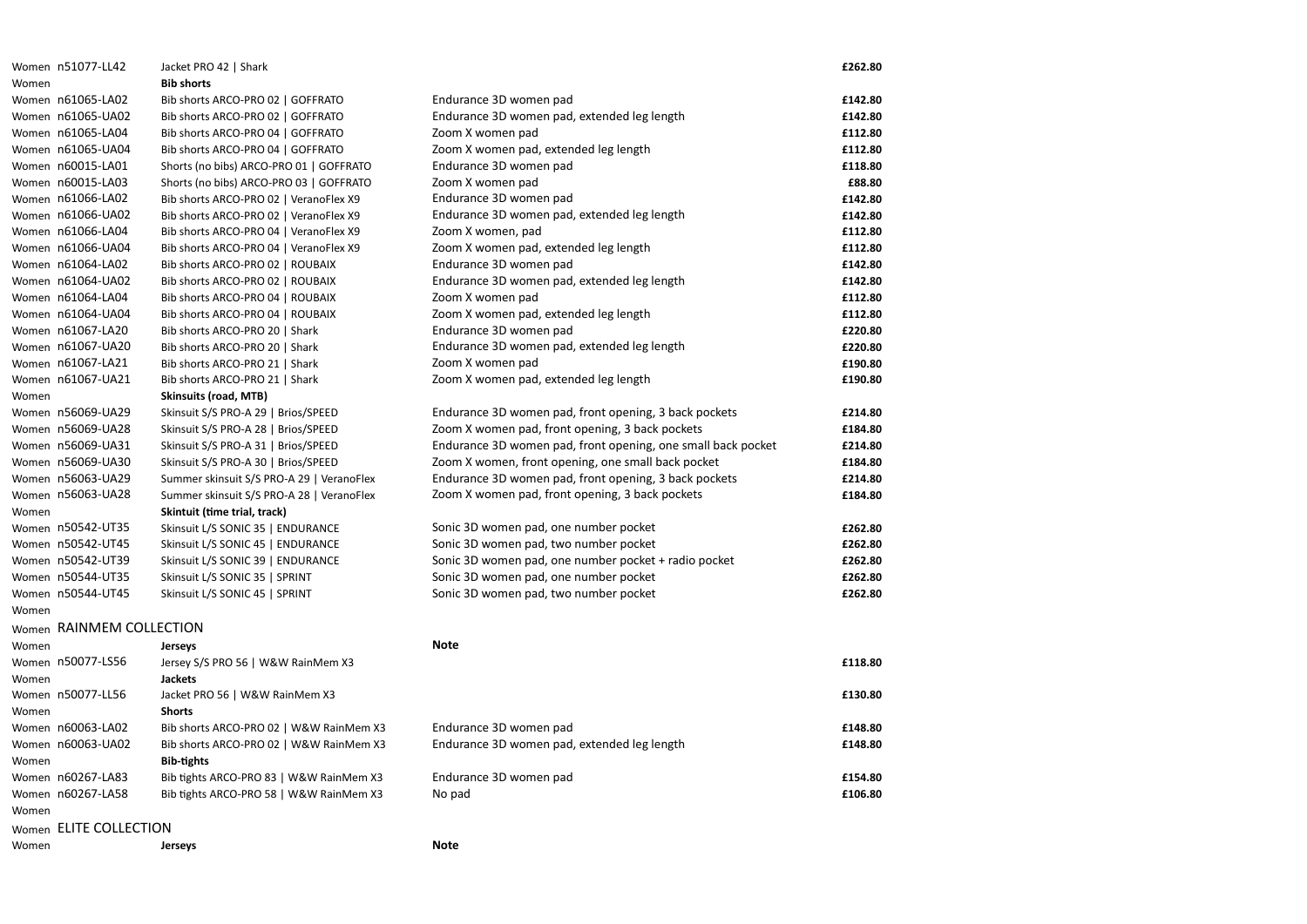|       | Women n50078-LN52 | Sleeveless jersey ELITE 52   Spinn           |                                               | £56.40  |
|-------|-------------------|----------------------------------------------|-----------------------------------------------|---------|
|       | Women n50078-LS50 | Jersey S/S ELITE 50   Spinn                  |                                               | £56.40  |
|       | Women n50078-LS51 | Jersey S/S ELITE 51   Spinn                  | small removable pocket                        | £62.40  |
|       | Women n51072-LS53 | Jersey S/S ELITE 53   Stripes                |                                               | £64.80  |
|       | Women n51072-LS54 | Jersey S/S ELITE 54   Stripes                | small removable pocket                        | £70.80  |
|       | Women n50057-LL40 | Jersey L/S ELITE 40   ANDORRA                |                                               | £68.40  |
| Women |                   | <b>Gilets</b>                                |                                               |         |
|       | Women n50113-LN19 | Gilet ELITE 19   MicroFibre/net              |                                               | £52.80  |
|       | Women n50126-LN03 | Gilet ELITE 03   W&W Mission Flow            | 3 back pockets, mesh back                     | £68.40  |
|       | Women n50128-LN05 | Gilet ELITE 05   W&W Mission Flow            | 3 back pockets, membrane back                 | £79.20  |
| Women |                   | <b>Jackets</b>                               |                                               |         |
|       | Women n50213-LL19 | Jacket ELITE 19   MicroFibre                 |                                               | £79.20  |
|       | Women n50248-LL06 | Jacket ELITE 06   W&W Mission Flow           |                                               | £110.40 |
|       | Women n50248-LZ07 | Jacket ELITE-Z 07   W&W Mission Flow         | removable sleeves                             | £130.80 |
|       | Women n50249-LL06 | Jacket ELITE 06   W&W Winter Flow            |                                               | £130.80 |
| Women |                   | <b>Shorts</b>                                |                                               |         |
|       | Women n60069-LA89 | Bib shorts ARCO-ELITE 89   Lycra POWER       | Endurance 3D women pad                        | £101.40 |
|       | Women n60069-UA89 | Bib shorts ARCO-ELITE 89   Lycra POWER       | Endurance 3D women pad, extended leg length   | £101.40 |
|       | Women n60069-LA50 | Bib shorts ARCO-ELITE 50   Lycra POWER       | Zoom X women pad                              | £71.40  |
|       | Women n60069-UA50 | Bib shorts ARCO-ELITE 50   Lycra POWER       | Zoom X women pad, extended leg length         | £71.40  |
|       | Women n60064-LA52 | Bib shorts ARCO-ELITE 52   ROUBAIX           | Endurance 3D women pad                        | £106.80 |
|       | Women n60064-UA52 | Bib shorts ARCO-ELITE 52   ROUBAIX           | Endurance 3D women pad, extended leg length   | £106.80 |
|       | Women n60064-LA51 | Bib shorts ARCO-ELITE 51   ROUBAIX           | Zoom X women pad                              | £76.80  |
|       | Women n60064-UA51 | Bib shorts ARCO-ELITE 51   ROUBAIX           | Zoom X women pad, extended leg length         | £76.80  |
|       | Women n60018-LA85 | Shorts (no bibs) ARCO-ELITE 85   Lycra POWER | Endurance 3D women pad                        | £94.80  |
|       | Women n60018-LA71 | Shorts (no bibs) ARCO-ELITE 71   Lycra POWER | Zoom X women pad                              | £64.80  |
| Women |                   | $3/4$ tights                                 |                                               |         |
|       | Women n60169-LA52 | 3/4 bib tights ARCO-ELITE 52   Lycra POWER   | Endurance 3D women pad                        | £110.40 |
|       | Women n60169-LA51 | 3/4 bib tights ARCO-ELITE 51   Lycra POWER   | Zoom X women pad                              | £80.40  |
|       | Women n60164-LA52 | 3/4 bib tights ARCO-ELITE 52   ROUBAIX       | Endurance 3D women pad                        | £114.60 |
|       | Women n60164-LA51 | 3/4 bib tights ARCO-ELITE 51   ROUBAIX       | Zoom X women pad                              | £84.60  |
|       | Women n60118-LA78 | 3/4 tights ARCO-ELITE 78   Lycra POWER       | Endurance 3D women pad                        | £103.80 |
|       | Women n60118-LA77 | 3/4 tights ARCO-ELITE 77   Lycra POWER       | Zoom X women pad                              | £73.80  |
|       | Women n60113-LA78 | 3/4 tights ARCO-ELITE 78   ROUBAIX           | Endurance 3D women pad                        | £108.00 |
|       | Women n60113-LA77 | 3/4 tights ARCO-ELITE 77   ROUBAIX           | Zoom X women pad                              | £78.00  |
| Women |                   | <b>Tights</b>                                |                                               |         |
|       | Women n60266-LA88 | Bib tights ARCO-ELITE 88   ROUBAIX           | Endurance 3D women pad                        | £124.80 |
|       | Women n60266-LA53 | Bib tights ARCO-ELITE 53   ROUBAIX           | Zoom X women pad                              | £94.80  |
|       | Women n60266-LA90 | Bib tights ARCO-ELITE 90   ROUBAIX           | No pad                                        | £76.80  |
|       | Women n60213-LA80 | Tights (no bibs) ARCO-ELITE 80   ROUBAIX     | Endurance 3D women pad                        | £118.20 |
|       | Women n60213-LA79 | Tights (no bibs) ARCO-ELITE 79   ROUBAIX     | Zoom X women pad                              | £88.20  |
|       | Women n60213-LA45 | Tights (no bibs) ARCO-ELITE 45   ROUBAIX     | No pad                                        | £70.20  |
| Women |                   | <b>Skinsuits</b>                             |                                               |         |
|       | Women n56018-UA35 | Skinsuit S/S ELITE-A 35   Lycra POWER        | Endurance 3D women pad                        | £178.80 |
|       | Women n56018-UA34 | Skinsuit S/S ELITE-A 34   Lycra POWER        | Zoom X women pad                              | £148.80 |
|       | Women n56018-UA33 | Skinsuit S/S ELITE-A 33   Lycra POWER        | Endurance 3D women pad, one small back pocket | £178.80 |
|       | Women n56018-UA32 | Skinsuit S/S ELITE-A 32   Lycra POWER        | Zoom X women pad, one small back pocket       | £148.80 |
|       | Women n56028-UA35 |                                              | Endurance 3D women pad                        |         |
|       |                   | Skinsuit L/S ELITE-A 35   Lycra POWER        |                                               | £184.80 |